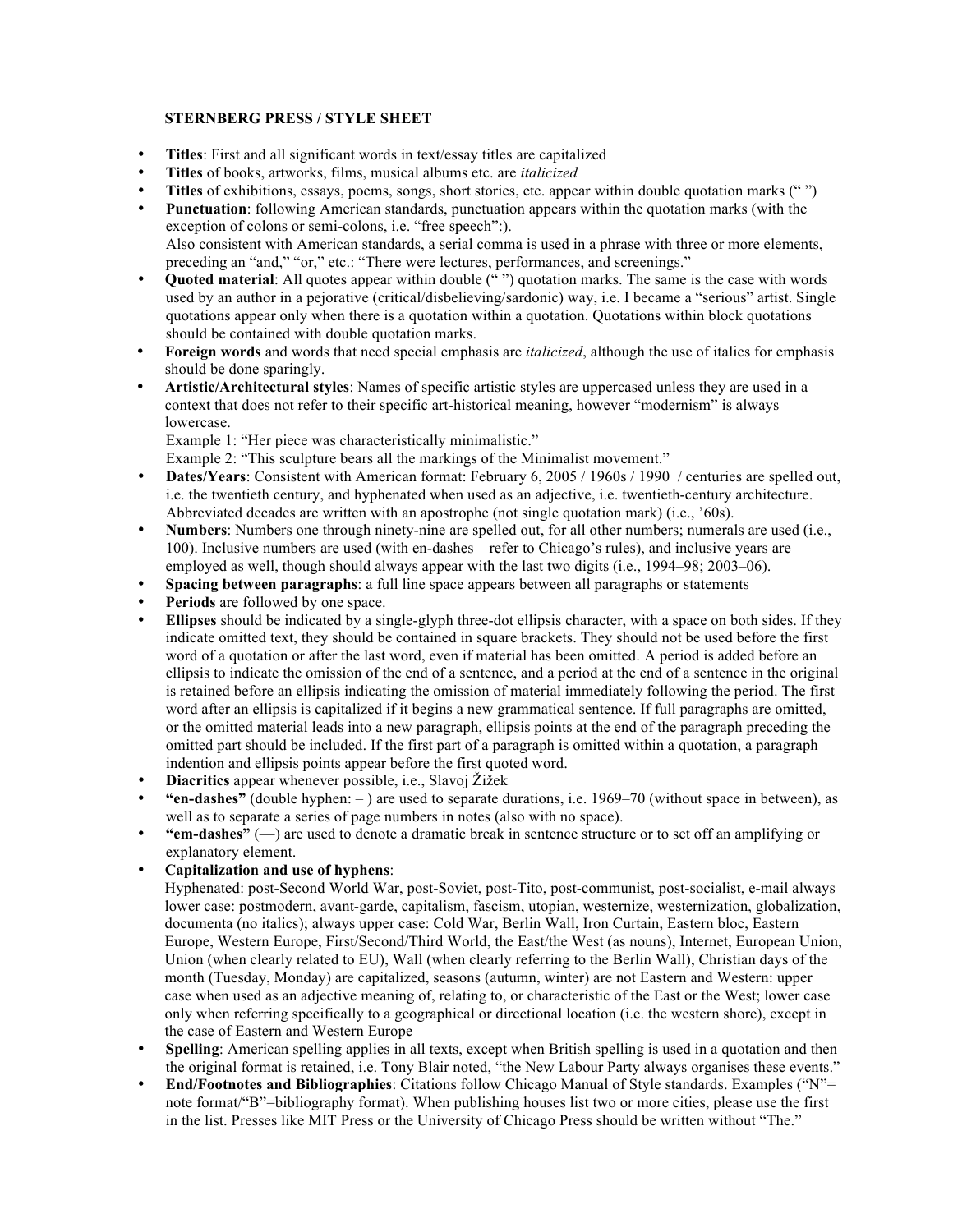## **Single Author**

- (N) Roland Barthes, *Camera Lucida: Reflections on Photography*, trans. Richard Howard (New York: Hill and Wang, 1981), 4.
- (B) Barthes, Roland. *Camera Lucida: Reflections on Photography*. Translated by Richard Howard. New York: Hill and Wang, 1981.

## **Essay in Anthology**

- (N) Cornel West, "The New Cultural Politics of Difference," in *Out There: Marginalization and Contemporary Cultures*, ed. Russell Ferguson et al. (Cambridge, MA: MIT Press, 1990), 19–36.
- (B) West, Cornel. "The New Cultural Politics of Difference." In *Out There: Marginalization and Contemporary Cultures*. Edited by Russell Ferguson, Martha Gever, Trinh T. Minh-ha, and Cornel West, 19–36. Cambridge, MA: MIT Press, 1990.

# **Journal Article**

- (N) Peter Schjeldahl, "New York as Village," *Art Issues*, no. 46 (January 1997): 18.
- (B) Schjeldahl, Peter. "New York as Village." *Art Issues*, no. 46 (January 1997): 18.

## • **Capitalization**

DO capitalize art styles and periods, whether adjectives or nouns, when referring to a specific style of a specific time. Follow the *Chicago Manual* in general, but some of the following are exceptions:

Abstract Expressionism Action painting Act I, scene 3 American Scene painting Art Brut (as a movement) Art Deco Arte Povera Baroque Bay Area Figuration body art cinema verité Classicism Cold War Color Field Combines Communism (in historical context) Conceptual art Conceptualism Concrete art Constructivism Corinthian Cubism, Cubist Cubo-Futurism Dadaism, Dadaist Die Brücke Doric Early Christian Fauvism Fluxus Futurism Gesamtkunstwerk Gothic, Gothic revival Hard-Edge painting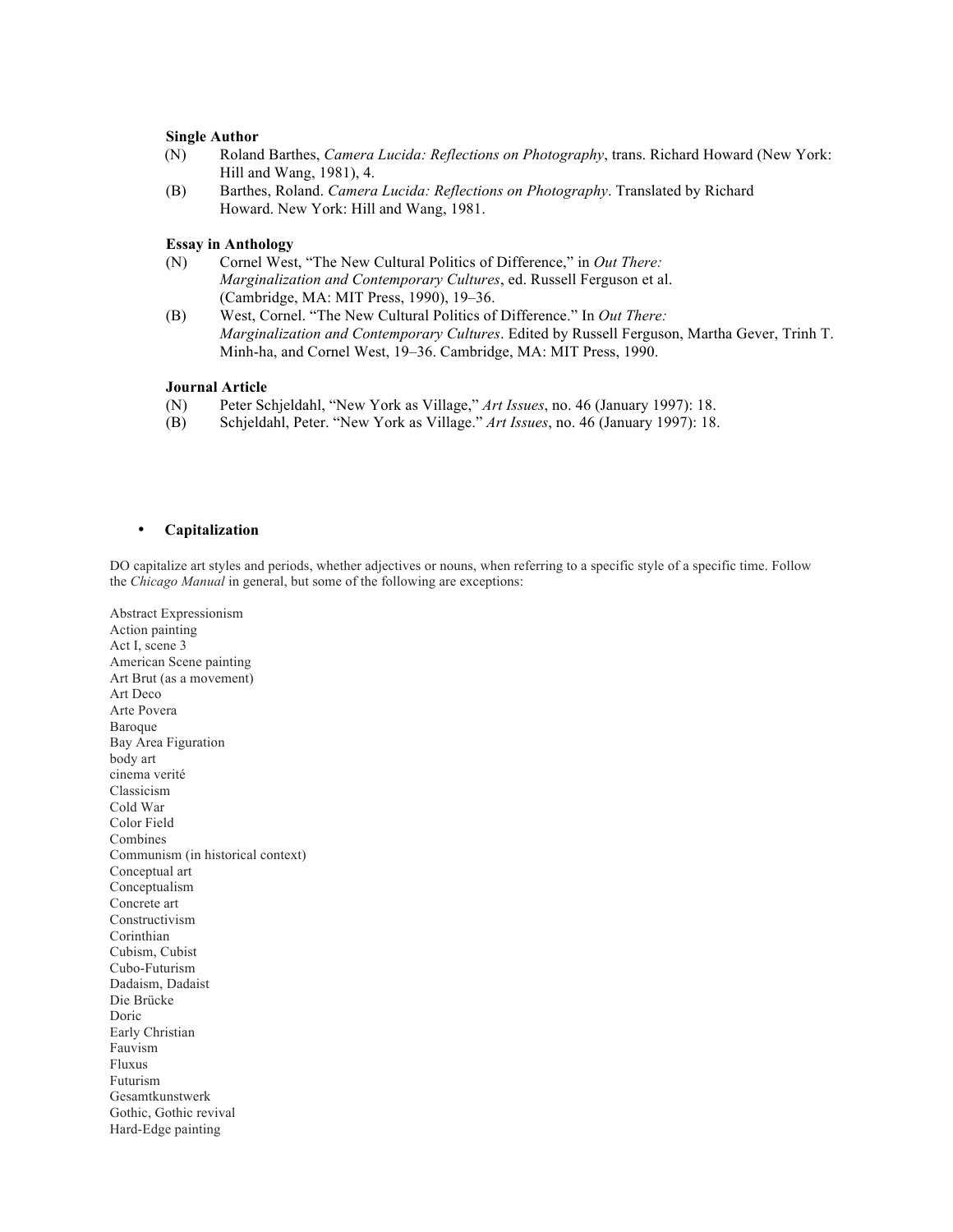Ionic Jugendstil kinetic art LA MOCA Land art or Earth art Light and Space art Luminism Mannerism, Mannerist MASS MoCA Minimalism Moderne (but not modern) MoMA Neo-Classicism neo-Conceptualism Neoconcrete neo-Dada Neo-Expressionism Neo-Geo Neo-Impressionism Neoplasticism No Wave Nolita (not NoLIta) Op art, Optical art Photo-Realism Pop art Post-Conceptual Post-Impressionism Post-Minimalism Post-Painterly Abstraction Pre-Raphaelite (NOT pre-Raphaelite) Process art Renaissance, High Renaissance Revolution (as in French Revolution), but revolutionary Rococo Romanesque Romanticism Situationism SUNY Purchase (no punct.) Surrealism, Surrealist Symbolism Syntheticism the Nabis Third World Tribeca (not TriBeCa) Western Western art/non-Western

Do NOT capitalize adjectives describing art styles when used in a generalized sense or out of historical context:

art brut (material) baroque classic(al) expressionistic gothic impressionist orientalism readymade romantic surrealistic

Do NOT capitalize:

abstract alternative space